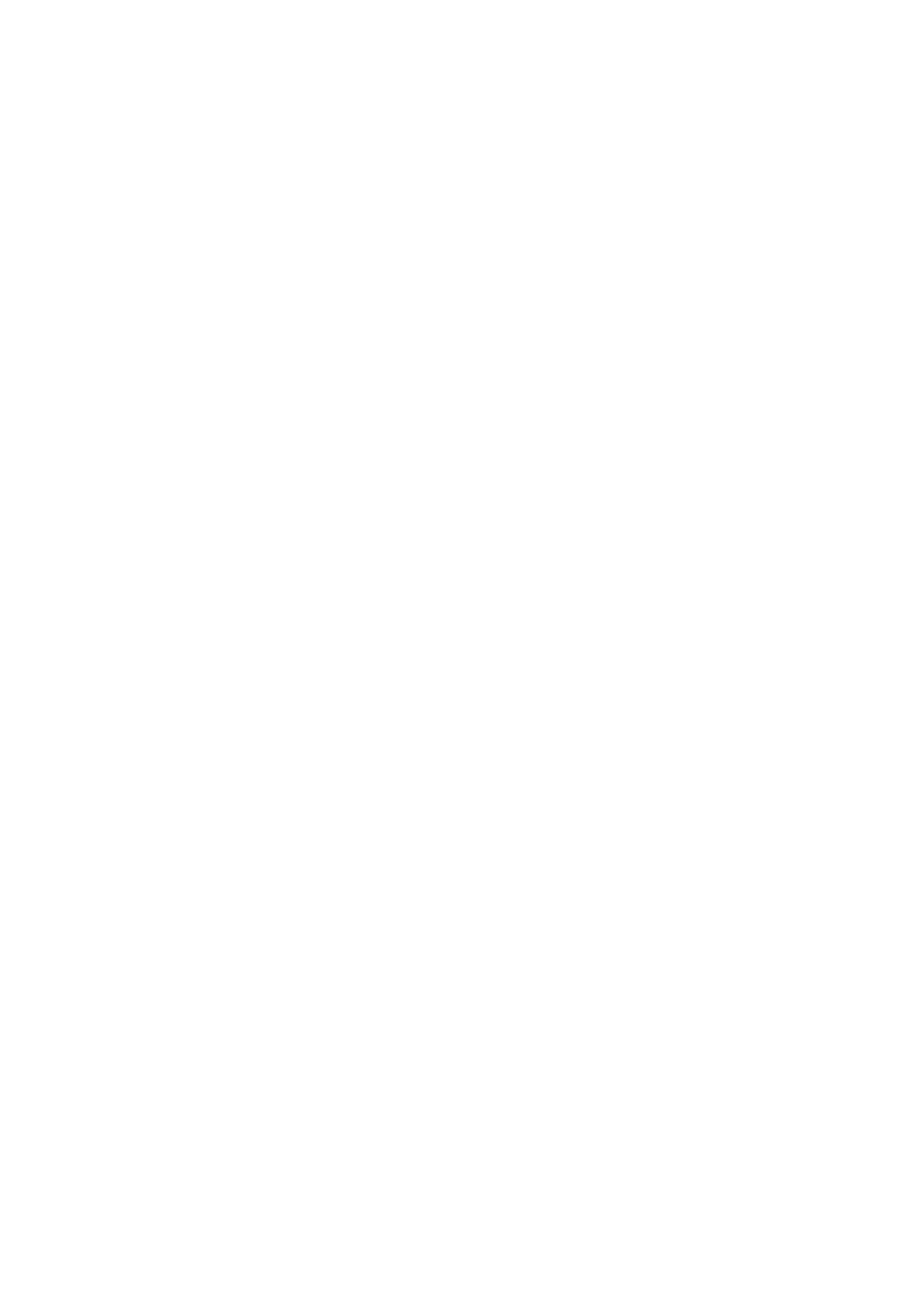# **TABLE OF CONTENTS 15 MAY 2019**

| <b>Business</b> |                         |                                                                   | Page No. |
|-----------------|-------------------------|-------------------------------------------------------------------|----------|
|                 |                         |                                                                   |          |
| 1.              |                         | <b>Meeting Conduct</b>                                            | 5        |
|                 |                         | 1.1 Apologies                                                     | 5        |
|                 |                         | 1.2 Conflict of Interest Declarations                             | 5        |
|                 |                         | 1.3 Confirmation of Minutes                                       | 5        |
|                 |                         | 1.4 Items not on the Agenda                                       | 5        |
|                 |                         | 1.5 Public Participation                                          | 5        |
| 2.              | <b>General Business</b> |                                                                   | 5        |
|                 | 2.1                     | Approval of name for a new right-of-way in Houghton<br><b>Bay</b> | 5        |
|                 | 2.2                     | Development Contribution remission for 3 Earp st.                 | 6        |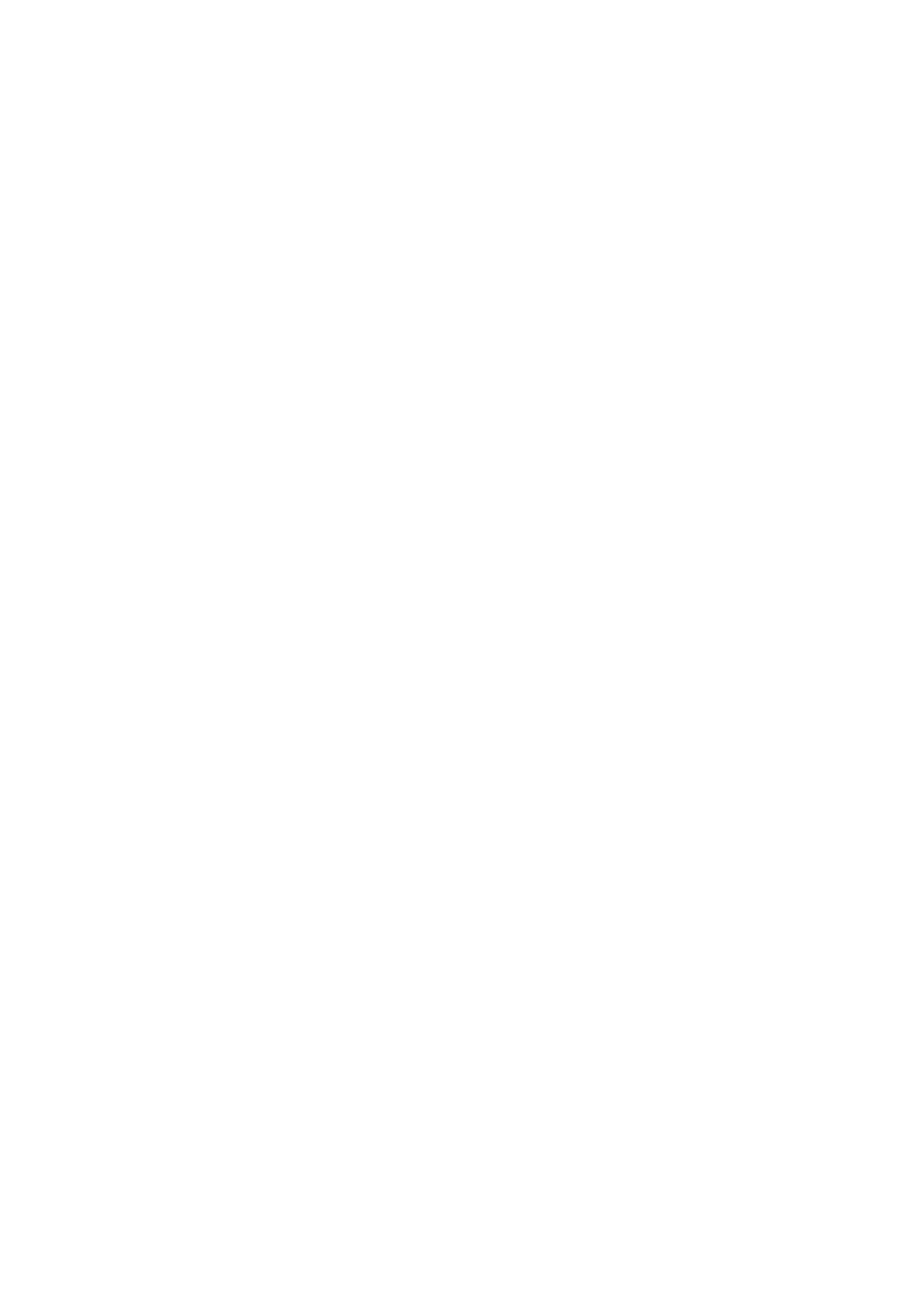### <span id="page-4-0"></span>**1. Meeting Conduct**

The Chairperson opened the meeting at 9.30am.

### <span id="page-4-1"></span>**1.1 Apologies**

There were no apologies received.

(Councillor Calvi-Freeman joined the meeting at 9.31am.)

#### <span id="page-4-2"></span>**1.2 Conflict of Interest Declarations**

No conflicts of interest were declared.

#### <span id="page-4-3"></span>**1.3 Confirmation of Minutes**

#### **Moved Councillor Sparrow, seconded Councillor Lee**

#### **Resolved**

That the Regulatory Processes Committee:

1. Approve the minutes of the Regulatory Processes Committee Meeting held on 17 April 2019, having been circulated, that they be taken as read and confirmed as an accurate record of that meeting.

**Carried**

#### <span id="page-4-4"></span>**1.4 Items not on the Agenda**

There were no items not on the Agenda.

(Mayor Lester joined the meeting at 9.35am.)

#### **1.5 Public Participation**

#### **1.5.1 Linda Meade – 3 Earp Street, Johnsonville**

Linda Meade was in attendance and addressed the Committee on behalf of Daisies Early Education & Care Centre in relation to item 2.2.

### <span id="page-4-5"></span>**2. General Business**

#### <span id="page-4-6"></span>**2.1 Approval of name for a new right-of-way in Houghton Bay**

#### **Moved Councillor Sparrow, seconded Councillor Calvi-Freeman**

#### **Resolved**

That the Regulatory Processes Committee:

- 1. Receives the information.
- 2. Approves the name *Ara Haewai* to be allocated to the new right-of-way created as a result of recent subdivision in Houghton Bay, as shown on F Plan 3104.

**Carried**